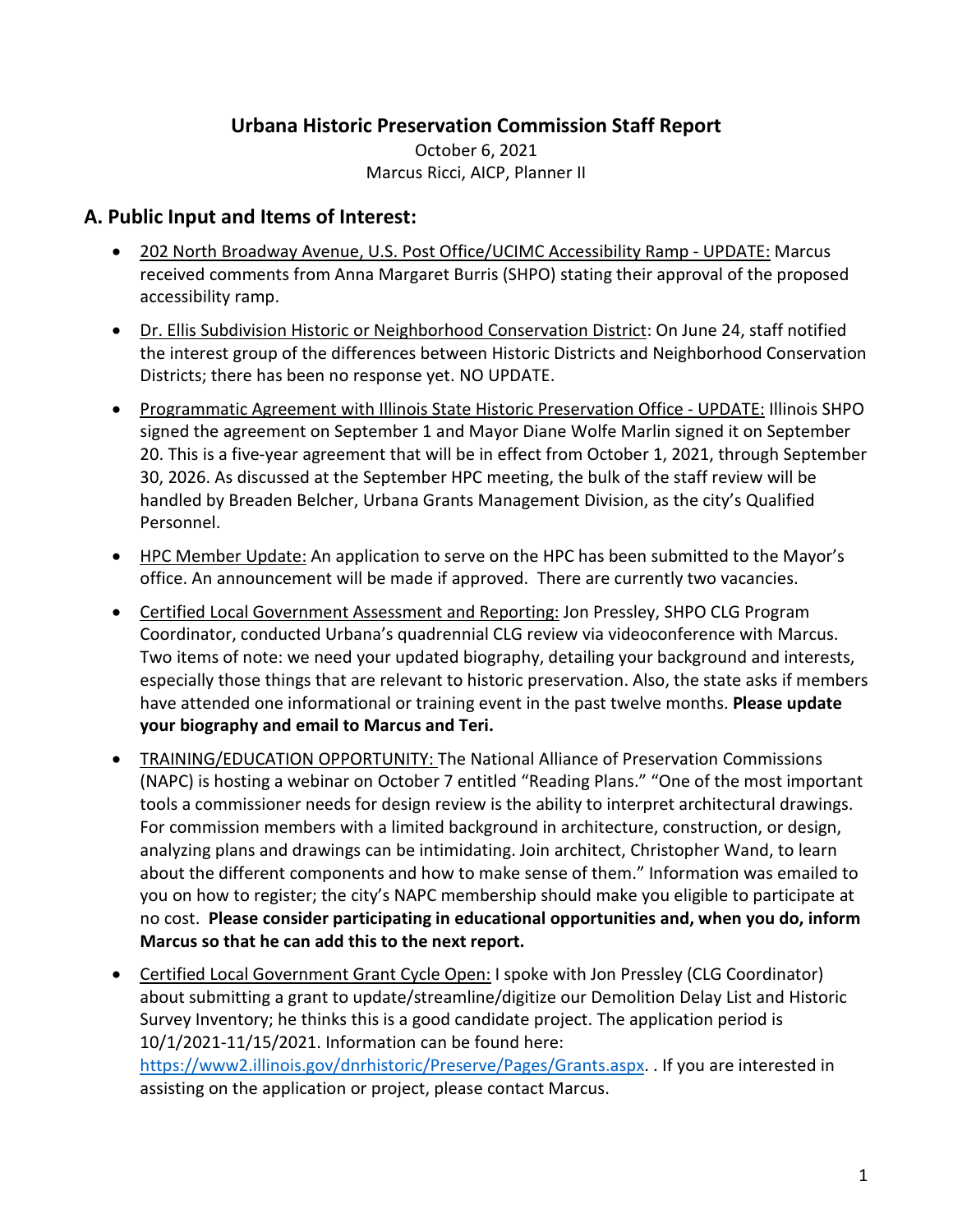# **B. Historic Property Activities:**

1. Certificates of Appropriateness In Progress or Review

- HP-2019-COA-01-B, COA-01-C, and HP-2020–EH-01 2 Buena Vista Court – Andrew Fell Exterior Plaster Repair *2021-10-06 - UPDATE: stucco work scheduled to start soon, then porch metal roof and basement egress window can be completed. All interior work is complete.*
- HP-2020-COA-02 4 Buena Vista Court – Janet Mohr Exterior Stucco Repair. Minor Work. 2021-09-01 - NO UPDATE: stucco work is completed, plans to paint later this year. *2021-10-06 – NO UPDATE*
- HP-2020-COA-06 8 Buena Vista Court – Henry Strehlow Exterior Stucco Repair 2021-09-01 - NO UPDATE: little progress this summer due to rain: no stucco work performed yet.

#### *2021-10-06 – NO UPDATE*

• HP-2021-COA-01

8 Buena Vista Court – Henry Strehlow

Minor works: access ramp removal, stair sidewall removal, porch repair

2021-09-01 - NO UPDATE: little progress this summer due to rain: no stucco work performed yet.

## *2021-10-06 – NO UPDATE*

• HP-2021-COA-02

210 South Race Street, Hotel Royer – Icon Hospitality, LLC.

Minor works: roof repair

*2021-10-06 - UPDATE: some progress has been made on membrane roof – material samples provided; no work performed on shingle roof.*

• HP-2021-COA-03

210 South Race Street, Hotel Royer – Icon Hospitality, LLC.

Major, minor, and exempt works: siding, lighting, accessory structure, wood detail, screens and lattice

2021-09-01 – UPDATE: Major Works approved by HPC on August 4, 2021; Minor Works approved administratively on August 4, 2021*.*

*2021-10-06 - UPDATE: SHPO recommended approval of amendment to allow stacked-stone cladding on north entrance and porte cochere (September 24, 2021). Work progress: continued installation of trim on 1982 addition; continued assessment of half-timber trim on 1923 hotel. Staff anticipates a second amendment will be submitted to permit replacement of trim on 1923 hotel.*